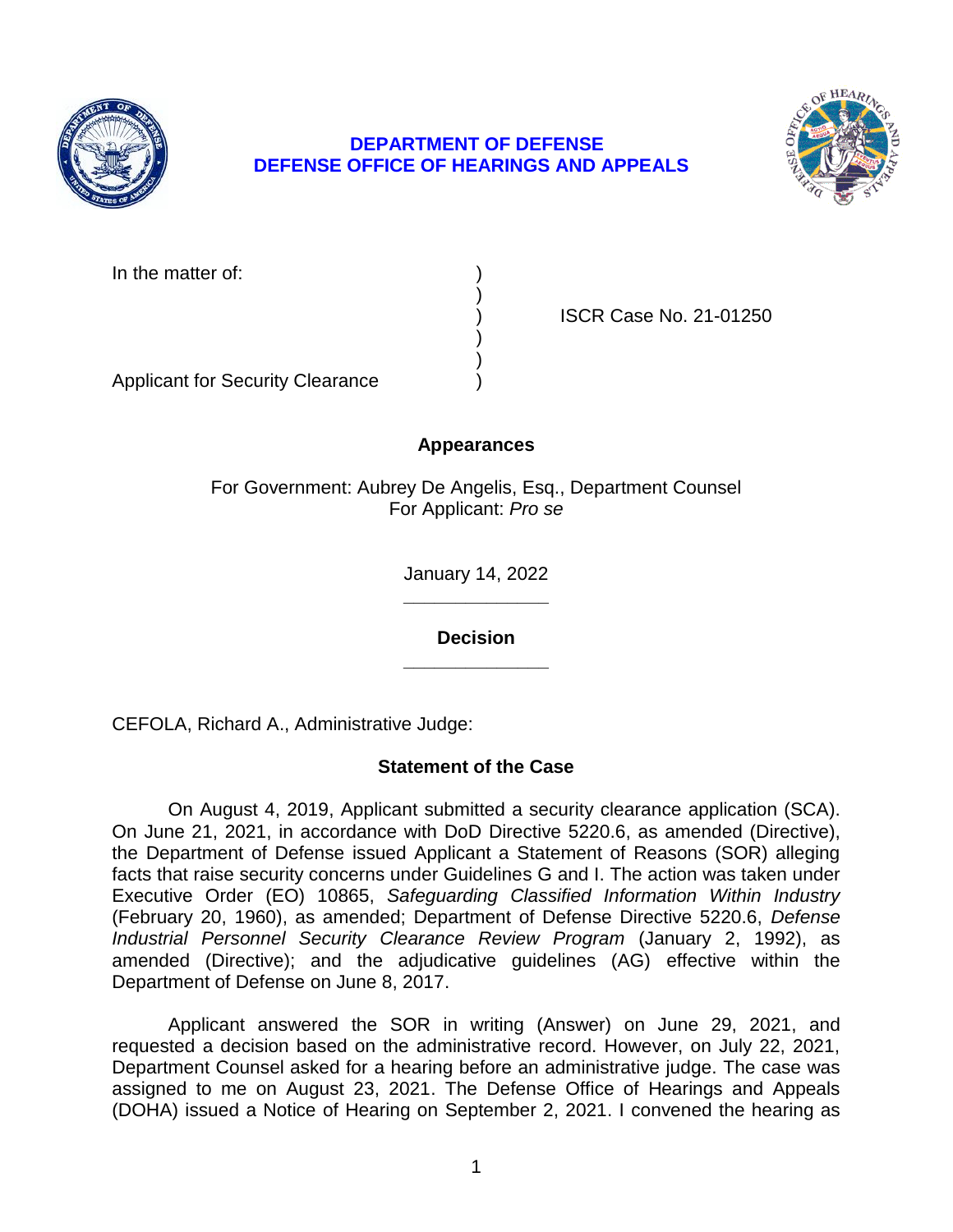scheduled on October 21, 2021. The Government offered Government Exhibits (GXs) 1 through 6, which were admitted without objection. Applicant testified on her own behalf and offered Applicant Exhibits (AppX) A through N, which were admitted without objection . DOHA received the transcript of the hearing (TR) on October 29, 2021. The record was left open for the receipt of additional evidence. On November 29, 2021, Applicant submitted a closing statement. The record closed at that time.

## **Findings of Fact**

 Applicant admitted to all the allegations in SOR. After a thorough and careful review of the pleadings, exhibits, and testimony, I make the following findings of fact.

 Applicant is 34 years old, and lives with her mother. She is unmarried, and has no children. (TR at page 23 line 7 to page 26 line 9, and GX 1 at page 34.)

#### **Guideline G: Alcohol Consumption & Guideline I: Psychological Conditions**

1.a. Applicant admits that she has consumed alcohol, at times in excess and to the point of intoxication, from about June of 2004 until about September of 2021, "a few weeks ago," as admitted at her hearing, which was after the issuance of the SOR. She is also an admitted alcoholic. (TR at page 26 line 16 to page 33 line 23, at page 42 line 3 to page 47 line 24, and at page 56 lines 1~11.)

1.b. In about August of 2013, Applicant admits that she was placed on probation by Employer A due to issues related to her alcohol abuse. (TR at page 33 line 24 to page 34 line 11.)

1.c. In about May of 2017, Applicant admits that she received a written warning from Employer B for being intoxicated while on the job. (TR at page 34 line 22 to page 37 line 20.)

1.d. In about October of 2017, Applicant was hospitalized as the result of an alcohol-related incident. (TR at page 37 line 21 to page 38 line 17.)

1.g. In about March of 2018, Applicant admits that she was terminated from her place of employment, with Employer C, for being under the influence of alcohol on the job. (TR at page 34 line 22 to page 37 line 20.)

1.e. In about January of 2019, Applicant abandoned employment at Employer D, due to her misuse of alcohol. (TR at page 38 line 18 to page 40 line 5.)

1.f. In about March of 2019, Applicant again abandoned employment at Employer E, due to her misuse of alcohol. (TR at page 40 line 6 to page 41 line 5.)

1.h. and 2.a. In February of 2021, Applicant was diagnosed as suffering from Alcohol Use Disorder, severe, in sustained remission. (GX 3.) Subsequent to this diagnosis, she has consumed alcohol "five or six" times; and as such, her consumption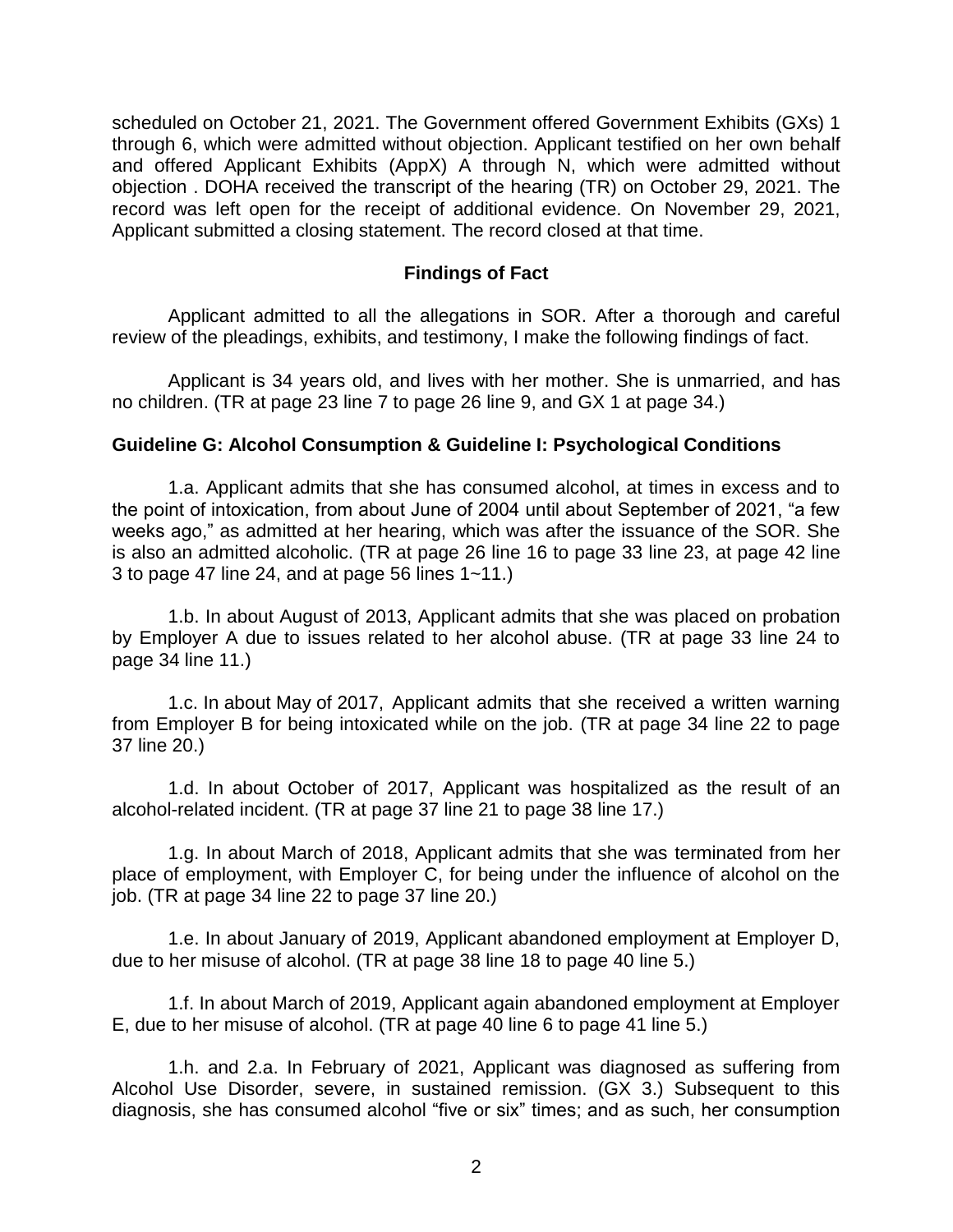of the intoxicant is clearly no longer in remission. (TR at page 57 line 18 to page 58 line 1.)

#### **Policies**

 When evaluating an applicant's suitability for national security eligibility, the administrative judge must consider the adjudicative guidelines. In addition to brief potentially disqualifying conditions and mitigating conditions, which are to be used in introductory explanations for each guideline, the adjudicative guidelines (AG) list evaluating an applicant's national security eligibility.

 These guidelines are not inflexible rules of law. Instead, recognizing the complexities of human behavior, these guidelines are applied in conjunction with the factors listed in AG ¶ 2 describing the adjudicative process. The administrative judge's overarching adjudicative goal is a fair, impartial, and commonsense decision. The entire process is a conscientious scrutiny of applicable guidelines in the context of a number of variables known as the whole-person concept. The administrative judge must consider all available, reliable information about the person, past and present, favorable and unfavorable, in making a decision.

The protection of the national security is the paramount consideration. AG  $\P$  2(b) eligibility will be resolved in favor of the national security." In reaching this decision, I have drawn only those conclusions that are reasonable, logical, and based on the evidence contained in the record. I have not drawn inferences based on mere requires that "[a]ny doubt concerning personnel being considered for national security speculation or conjecture.

Directive ¶ E3.1.14, requires the Government to present evidence to establish controverted facts alleged in the SOR. Under Directive ¶ E3.1.15, an "applicant is responsible for presenting witnesses and other evidence to rebut, explain, extenuate, or mitigate facts admitted by the applicant or proven by Department Counsel, and has the ultimate burden of persuasion as to obtaining a favorable clearance decision."

 A person applying for national security eligibility seeks to enter into a fiduciary relationship with the Government predicated upon trust and confidence. This relationship transcends normal duty hours and endures throughout off-duty hours. The Government reposes a high degree of trust and confidence in individuals to whom it grants national security eligibility. Decisions include, by necessity, consideration of the possible risk the applicant may deliberately or inadvertently fail to protect or safeguard classified information. Such decisions entail a certain degree of legally permissible extrapolation as to potential, rather than actual, risk of compromise of classified or sensitive information. Finally, as emphasized in Section 7 of Executive Order 10865, "[a]ny determination under this order adverse to an applicant shall be a determination in terms of the national interest and shall in no sense be a determination as to the loyalty of the applicant concerned." *See also* Executive Order 12968, Section 3.1(b) (listing multiple prerequisites for access to classified or sensitive information.)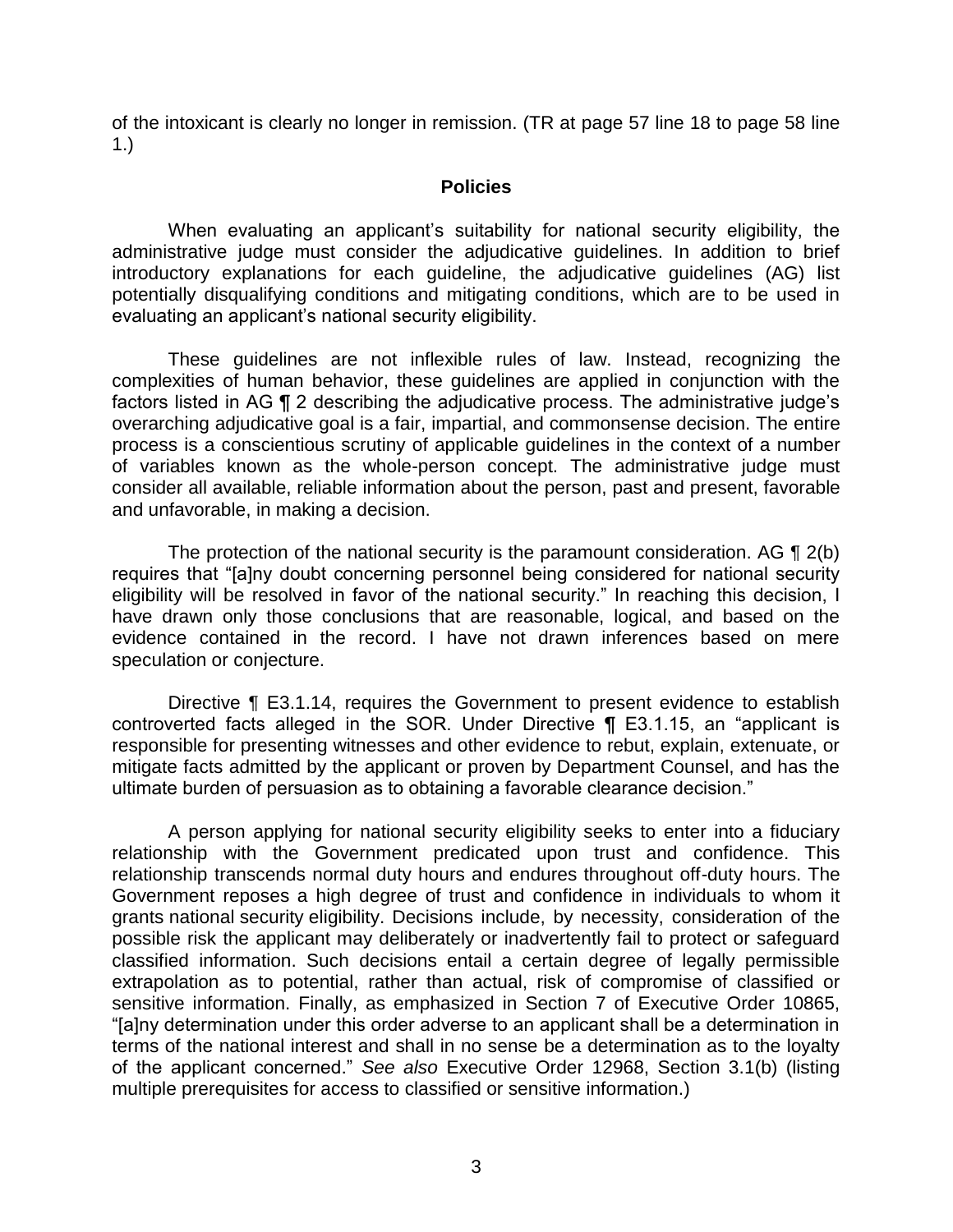## **Analysis**

#### **Guideline G: Alcohol Consumption**

 The security concern relating to the guideline for Alcohol Consumption is set out in AG ¶ 21:

Excessive alcohol consumption often leads to the exercise of questionable judgment or the failure to control impulses, and can raise questions about an individual's reliability and trustworthiness.

 The guideline at AG ¶ 22 contains seven conditions that could raise a security concern and may be disqualifying. Five conditions may apply:

(a) alcohol-related incidents away from work, such as driving while under the influence, fighting, child or spouse abuse, disturbing the peace, or other incidents of concern, regardless of the frequency of the individual's alcohol use or whether the individual has been diagnosed with alcohol use disorder;

(c) habitual or binge consumption of alcohol to the point of impaired judgment, regardless of whether the individual is diagnosed with alcohol use disorder;

(d) diagnosis by a duly qualified medical or mental health professional (e.g., physician, clinical psychologist, psychiatrist, or licensed clinical social worker) of alcohol use disorder;

(e) the failure to follow treatment advice once diagnosed; and

 (f) alcohol consumption, which is not in accordance with treatment recommendations, after a diagnosis of alcohol use disorder.

 Applicant has five alcohol-related work incidents between 2013 and 2019. She has also been diagnosed as suffering from a severe Alcohol Use Disorder. These facts establish prima facie support for the foregoing disqualifying conditions, and shift the burden to Applicant to mitigate those concerns.

 The guideline at AG ¶ 23 contains four conditions that could mitigate security concerns. Three conditions may apply:

 (a) so much time has passed, or the behavior was so infrequent, or it happened under such unusual circumstances that it is unlikely to recur or does not cast doubt on the individual's current reliability, trustworthiness, or judgment;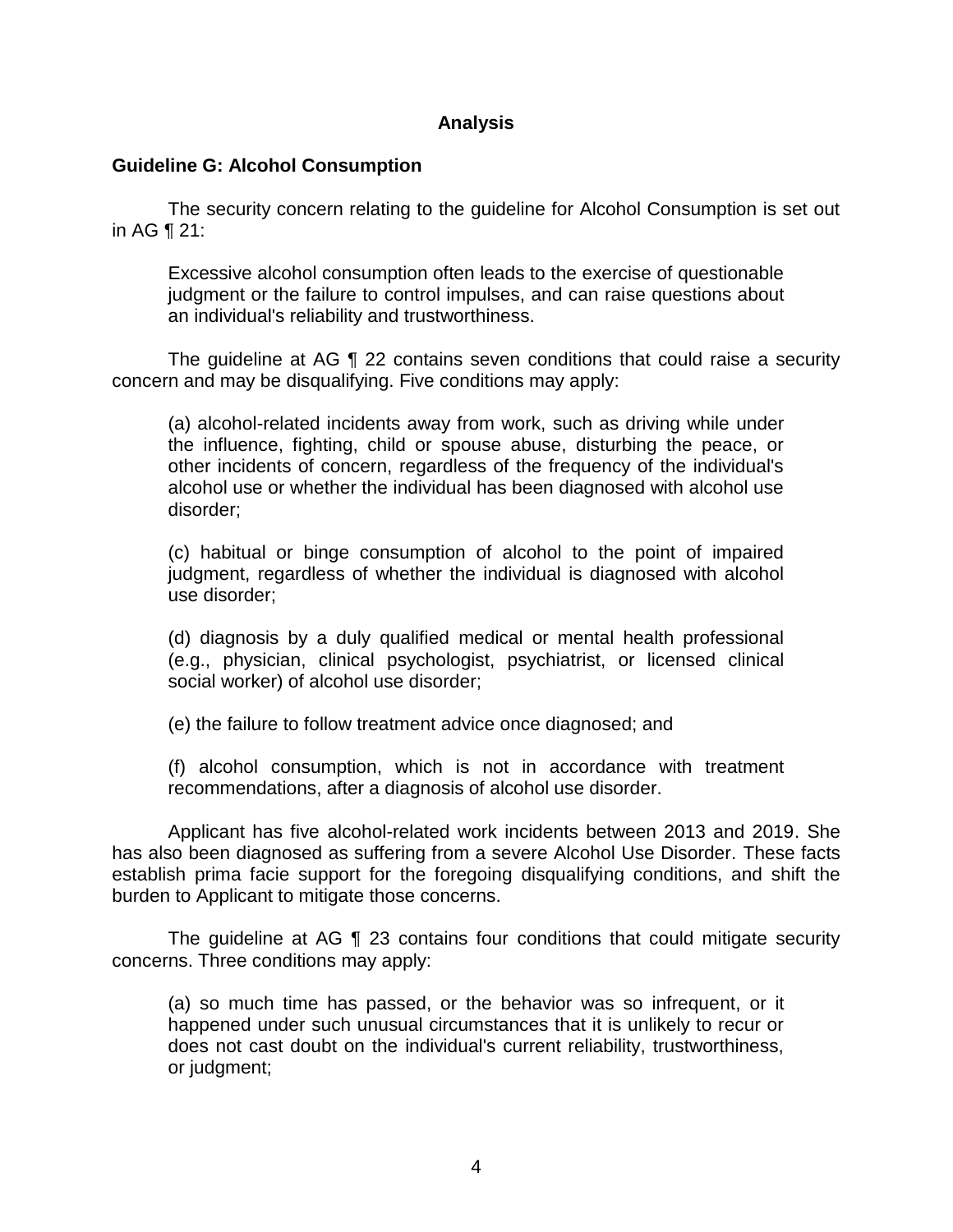(b) the individual acknowledges his or her pattern of maladaptive alcohol use, provides evidence of actions taken to overcome this problem, and has demonstrated a clear and established pattern of modified<br>consumption or abstinence in accordance with treatment consumption or abstinence in accordance with treatment recommendations; and

 (d) the individual has successfully completed a treatment program along with any required aftercare, and has demonstrated a clear and established pattern of modified consumption or abstinence in accordance with treatment recommendations.

 None of these apply. Applicant, still consumes alcohol, despite being diagnosed with a severe Alcohol Use Disorder.

## **Guideline I – Psychological Conditions**

 The security concern relating to the guideline for Psychological Conditions is set forth at AG ¶ 27:

 Certain emotional, mental, and personality conditions can impair judgment, reliability, or trustworthiness. A formal diagnosis of a disorder is not required for there to be a concern under this guideline. A duly qualified employed by, or acceptable to and approved by the U.S. Government, should be consulted when evaluating potentially disqualifying and mitigating information under this guideline and an opinion, including prognosis, should be sought. No negative inference concerning the standards in this guideline may be raised solely on the basis of mental mental health professional (e.g. clinical psychologist or psychiatrist) health counseling.

The guideline at AG 1 28 contains five conditions that could raise a security concern and may be disqualifying. Three conditions are established:

(a) behavior that casts doubt on an individual's judgment, stability, reliability, or trustworthiness, not covered under any other guideline and that may indicate an emotional, mental or personality condition, including, but not limited to, irresponsible, violent, self-harm, suicidal, paranoid, manipulative, impulsive, chronic lying, deceitful, exploitative, or bizarre behaviors;

(b) opinion by a duly qualified mental health professional that the individual has a condition that may impair judgment, stability, reliability, or trustworthiness; and

 (d) failure to follow a prescribed treatment plan related to a diagnosed psychological/psychiatric condition that may impair judgment, stability,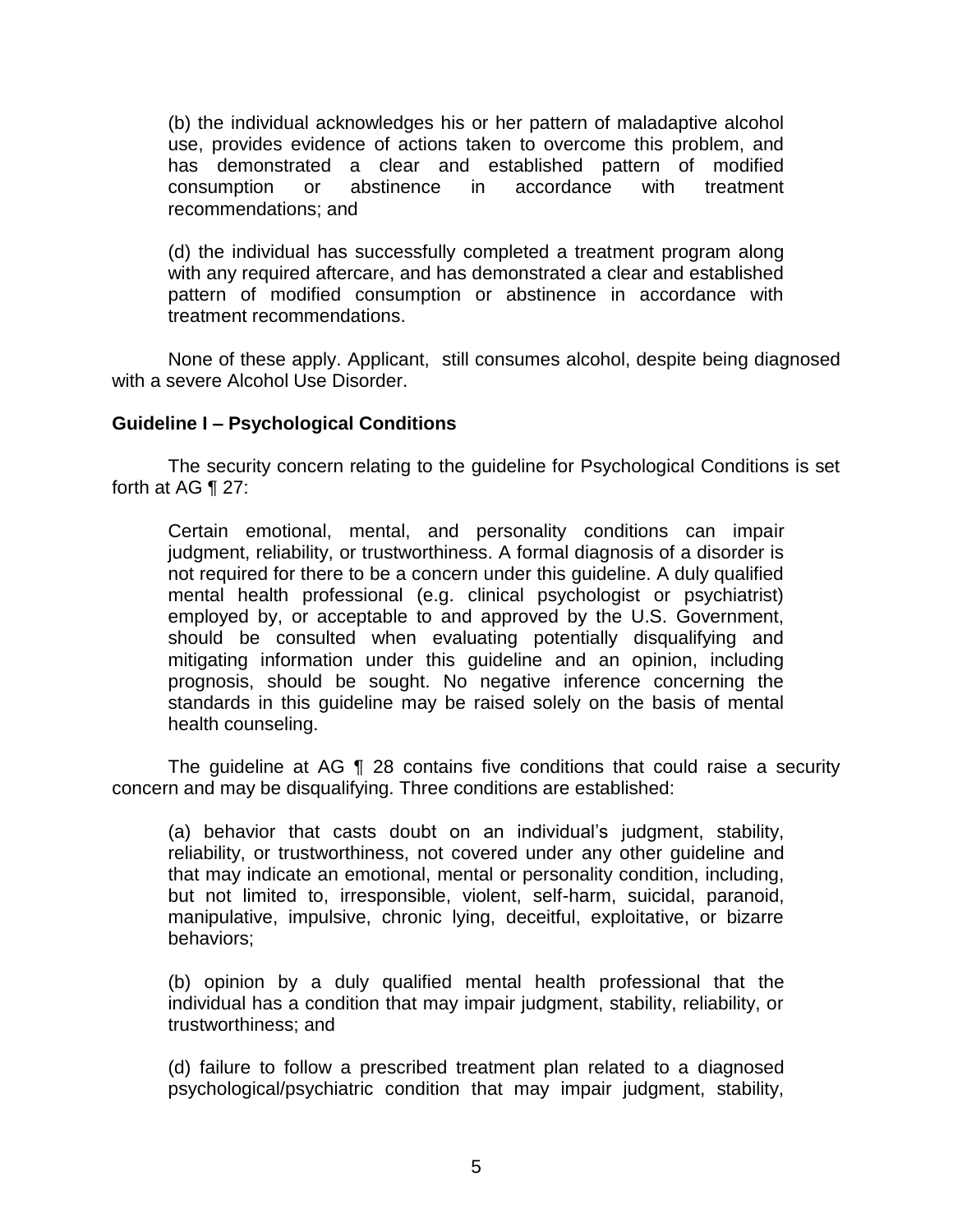reliability, or trustworthiness, including but not limited to failure to take prescribed medication or failure to attend required counseling sessions.

 Appellant is suffering from Alcohol Use Disorder; i.e., her alcoholism is affecting Applicant psychologically. Therefore, AG ¶ 28 is established.

 The guideline at AG ¶ 29 contains five conditions that could mitigate security concerns:

(a) the identified condition is readily controlled with treatment, and the individual has demonstrated ongoing and consistent compliance with the treatment plan;

(b) the individual has voluntarily entered a counseling or program for a condition that is amenable to treatment, and the individual is currently receiving counseling or treatment with a favorable prognosis by a duly qualified metal health professional;

(c) recent opinion by a duly qualified mental health professional employed by, or acceptable to and approved by, or acceptable to and approved by the U.S. Government that an individual's previous condition is under control or in remission, and has a low probability of recurrence or exacerbation;

(d) the past psychological/psychiatric condition was temporary, the situation has been resolved, and the individual no longer shows indications of emotional instability; and

(e) there is no indication of a current problem.

 None of these apply. Despite her "severe" Alcohol Use Disorder diagnosis, Applicant still consumes alcohol.

## **Whole-Person Concept**

Under the whole-person concept, the administrative judge must evaluate an applicant's national security eligibility by considering the totality of the applicant's conduct and all relevant circumstances. The administrative judge should consider the nine adjudicative process factors listed at AG ¶ 2(d):

 (1) the nature, extent, and seriousness of the conduct; (2) the circumstances surrounding the conduct, to include knowledgeable participation; (3) the frequency and recency of the conduct; (4) the individual's age and maturity at the time of the conduct; (5) the extent to which participation is voluntary; (6) the presence or absence of rehabilitation and other permanent behavioral changes; (7) the motivation